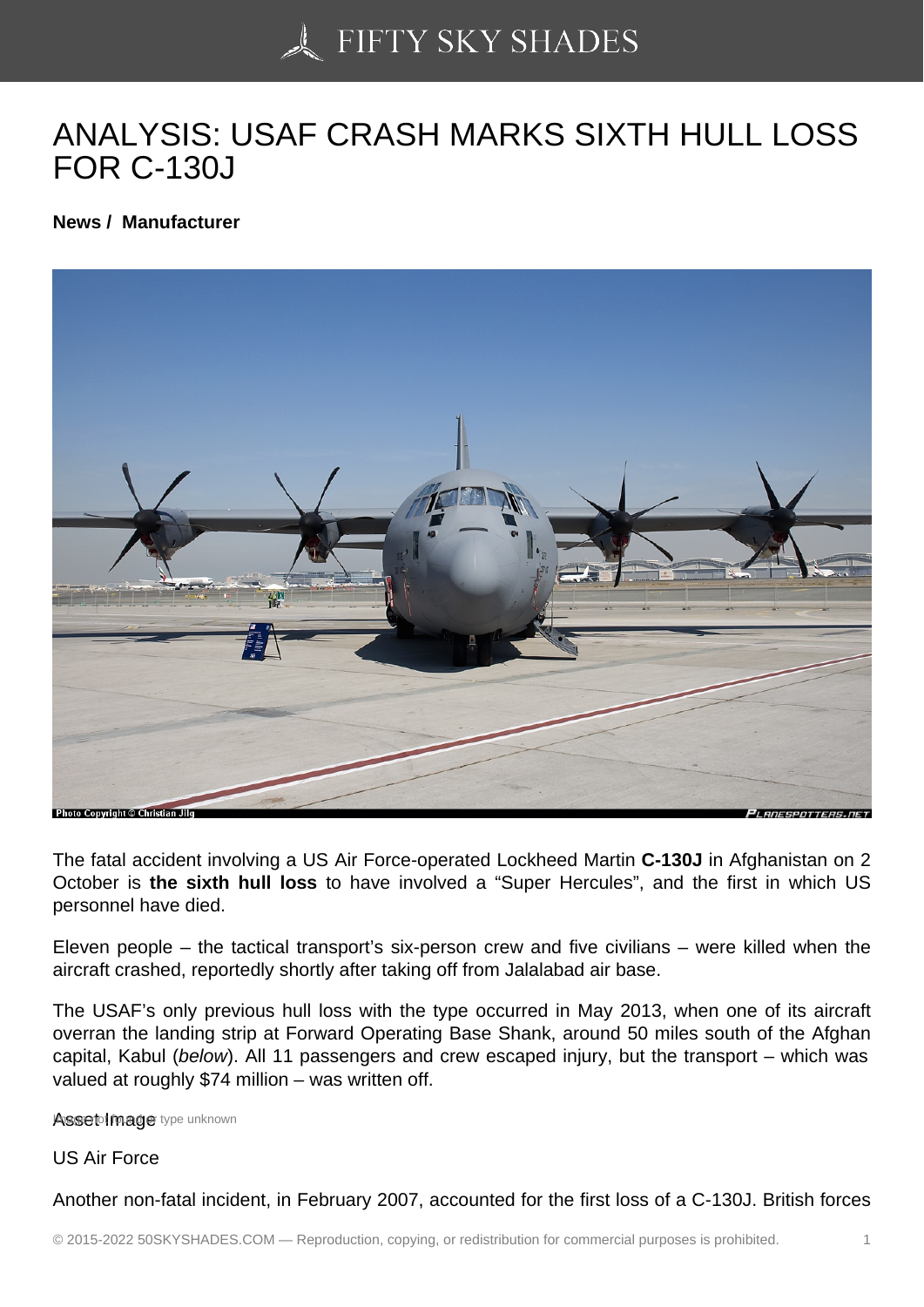destroyed one of the Royal Air Force's examples after it had been severely damaged by an improvised explosive device, which was detonated as it landed at a remote strip in Iraq.

All three of the other C-130J losses recorded to date involved fatalities, with a combined 14 crew members having been killed. These respectively involved crashes of aircraft from the air forces of Italy, Norway and India (below), and occurred between November 2009 and March 2014.

Asset Image

Image not found or type unknown

## Rex Shutterstock

Flightglobal's Fleets Analyzer database records 323 C-130J and derivative aircraft as being in active use around the globe, with 15 nations currently operating the type. Of these, the USAF operates the largest fleet, with 160 examples in service.